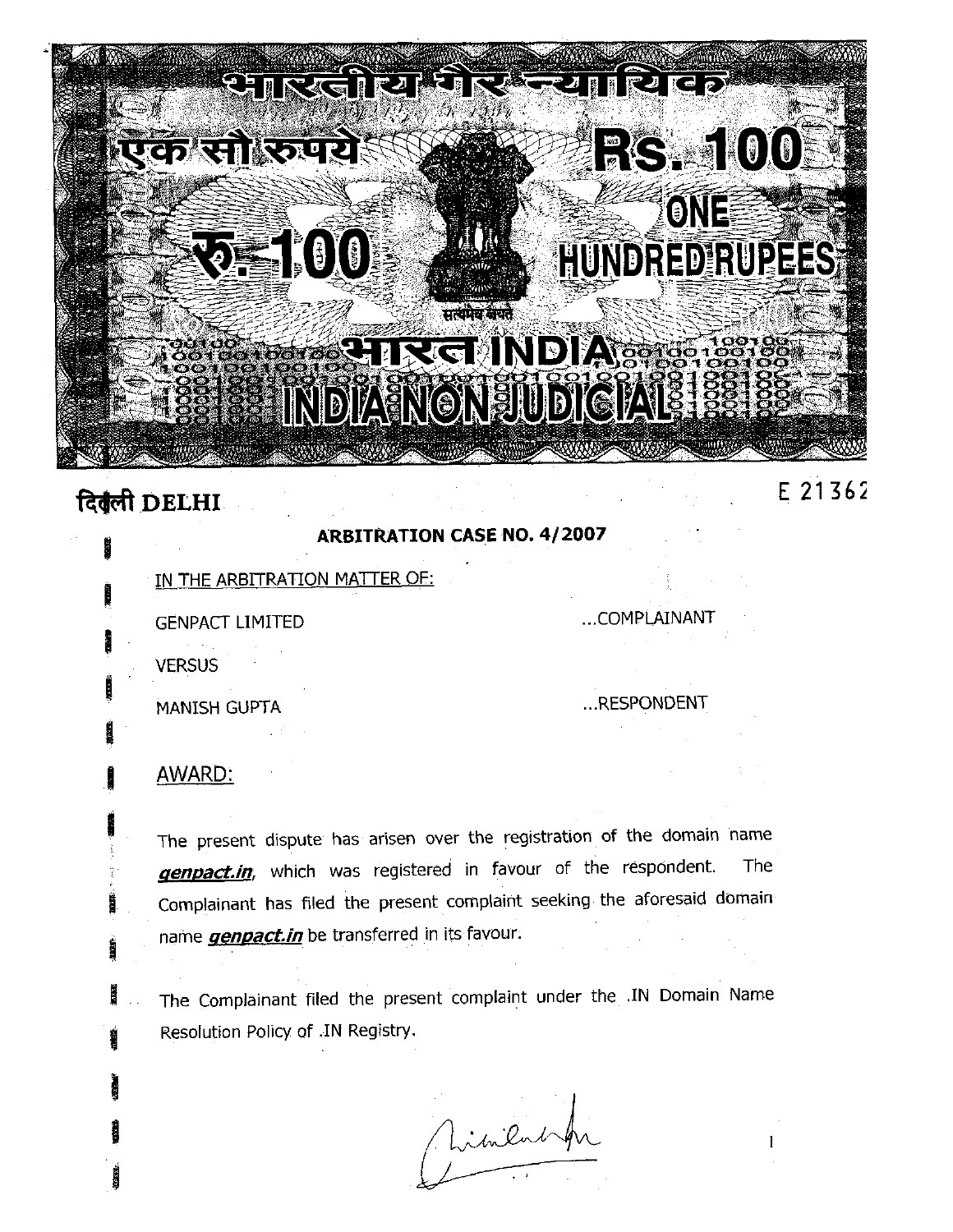In complaint, the complainant has stated that domain name **genpact.in** incorporates the trade name of complainant and is also identical to its trade and service mark "GENPACT". According to the complainant the name GENPACT is part of the name of its company which was incorporated on  $11<sup>th</sup>$ November 2005 as Genpact Global Holdings SICAR sari and thereafter this company assigned its rights and title interest for all the territories of the world to the complainant by a deed of assignment dated 16.07.2007, and that the complainant is a world wide provider of wide range of business process in technology and knowledge services, including Finance and Accounting, Collection and Customer Relations, Insurance, Procurement and Supply Chain, Analytics, Software, IT Infrastructure, Content solutions and Re-engineering. Further the complainant has stated that it has a global network delivery centres in nine countries namely India, China, Hungary, Mexico, Philippines, Netherlands, Romania, Spain and United States. The complainant has also stated that it had adopted the mark "GENPACT " in the year 2005 and is part of the complainant's corporate name and is a service mark used by the complainant for all services provided by it at global level. The complainant has also stated that it has coined the word GENPACT and it has no denotative meaning and the complainant is universally known as the world wide provider of business processes for companies around the world by the said mark, apart from being inherently distinctive, the name has acquired substantial goodwill and a commercial asset of the complainant' company. Furthermore the complainant has also submitted the status report of the registration of trade mark GENPACT in various countries. Some of the said registration is pending and in some cases the registration is complete. Most of them have been initiated in around June 2002 onwards. Intact the first use of mark GENPACT was on 03.03.2005, the date on which domain name Genpact was created.

Minish

 $\overline{2}$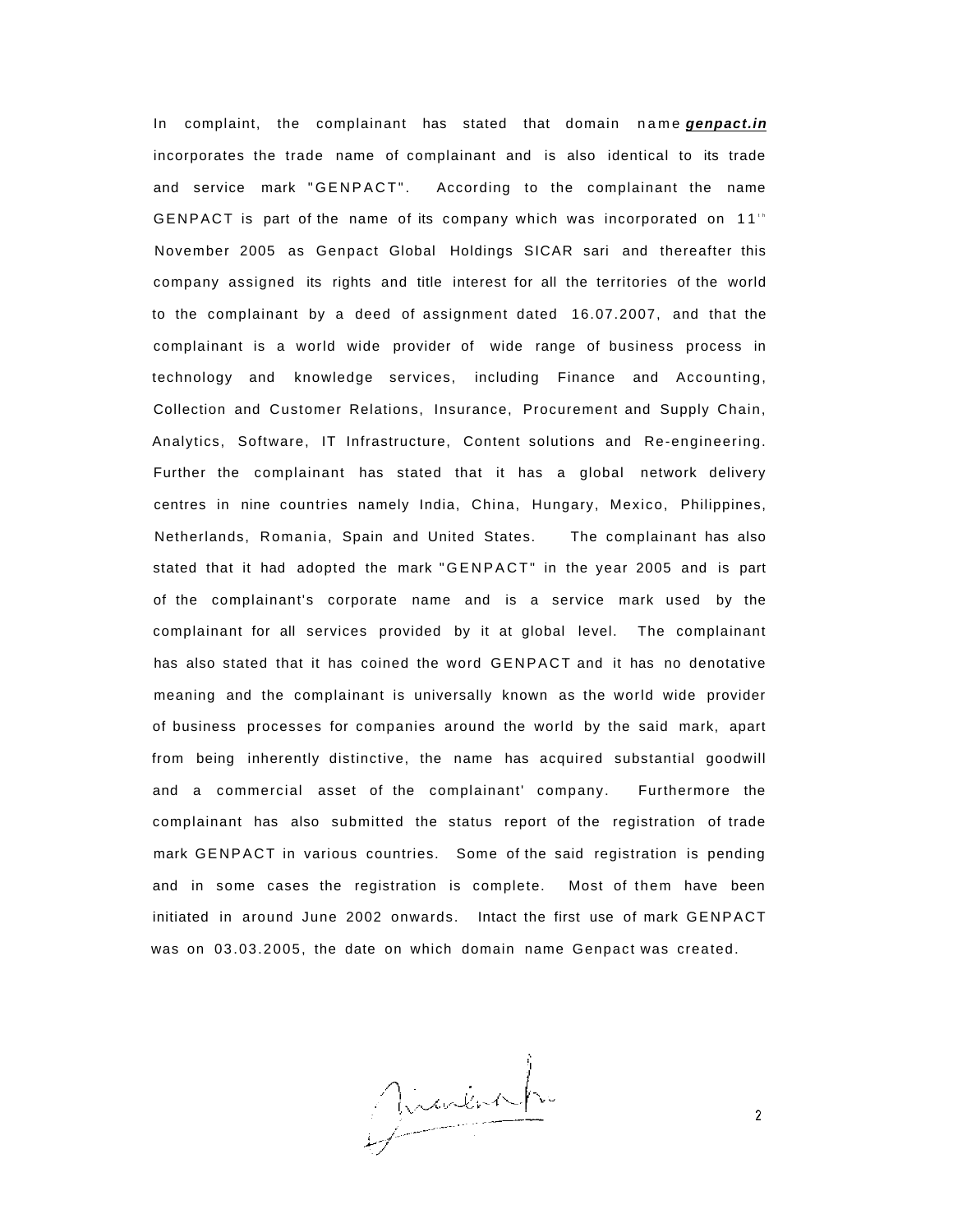The complainant has also contented that the respondent registered or acquired the domain name **genpact.in** primarily for the purpose of selling, renting or otherwise transferring the domain name for a valuable consideration and that the registration of the said domain name by the respondent creates confusion in the mind of such user that the respondent is connected with the complainant.

In reply to the said complaint, the respondent has stated that it has been using the mark Genpact since 2000 and had got their domain name **genpact.in** registered their favor in Dec 2005. According to the respondent the word Genpact the combination of the words "Generator" and "Compact", as the respondent is in the field of manufacture of electronic generators also known as inverters. The respondent has taken examples of GENSET, GENPAK, GENPAC, etc were also according to the respondent's are brand names of generators in the market. The respondent has also filed the proof of registration of mark GENPACT which was registered on 17.01.2006 wherein its states that it is a user of said mark since 01.02.2000. The respondent in his reply has denied to have adopted the mark Genpact from the complainant. In support of his claim, the respondent had submitted various invoices showing the mark Genpact in such invoices. The respondent has also filed an affidavit of one Mr. Deen Dayal Kejariwal stated to be the Proprietor of M/s Tirupati electronics deposing that he has been purchasing the products manufactured by the respondent under its mark Genpact.

The complainant in rejoinder to the reply filed by the respondent stated that respondent is a professional cybersquatter and it had been created under fictitious identities to register the said domain name. A detail of WHOIS was filed in support showing the details of domain name Genpact.in and scrap.in wherein the registrant's phone No was same. This was also similar to another domain name registered under the same e.mail id of the registrant by the name of ncr.in. The complainant further stated that the name server of the

Victoire

3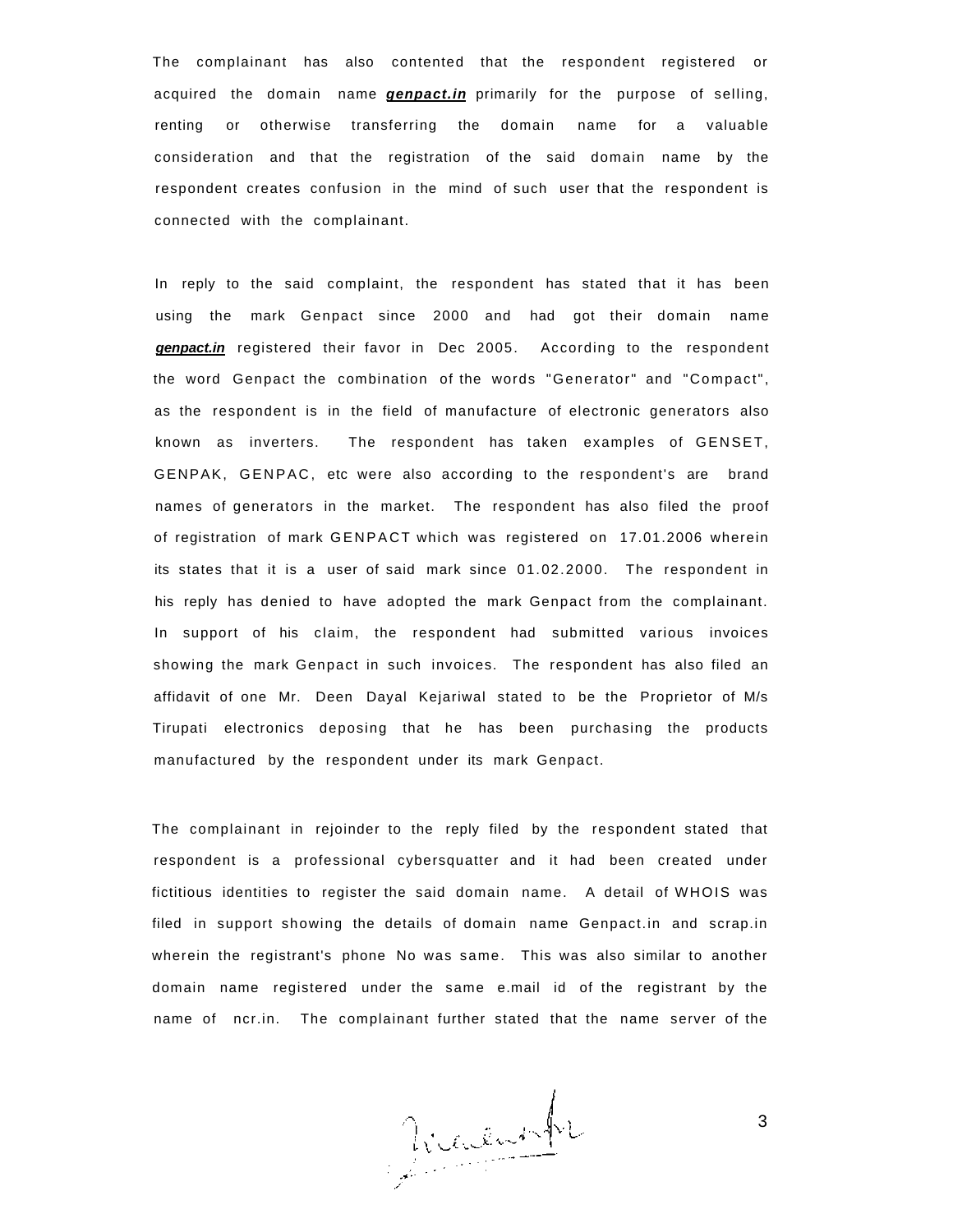domain name **genpact.in** has been changed time and again which reflected the dishonest intention of the respondent. The complainant has also stated that no evidence regarding the use of genpact since year 2000 has been furnished by the respondent. Furthermore, the complainant has also stated that the respondent never used the mark genpact on a website till date which reflects in the cache memory of the respondent's web site.

Before I decide the complaint, I would like to refer to the provisions of IN Domain Name Dispute Resolution Policy (INDRP).

#### **"6. Evidence of Registration and use of Domain Name in Bad Faith**

For the purposes of Paragraph 5(iii), the following circumstances, in particular but without limitation, if found by the Arbitrator to be present, shall be evidence of the registration and use of a domain name in bad faith:

(i) circumstances indicating that the Registrant has registered or acquired the domain name primarily for the purpose of selling, renting, or otherwise transferring the domain name registration to the Complainant, who bears the name or is the owner of the trademark or service mark, or to a competitor of that Complainant, for valuable consideration in excess of the Registrant's documented out-of-pocket costs directly related to the domain name; or

(ii) the Registrant has registered the domain name in order to prevent the owner of the trademark or service mark from reflecting the mark in a corresponding domain name, provided that the Registrant has engaged in a pattern of such conduct; or

(iii) by using the domain name, the Registrant has intentionally attempted to attract Internet users to the Registrant's website or other on-line location, by creating a likelihood of confusion with the Complainant's name or mark as to the source, sponsorship, affiliation, or endorsement of the Registrant's website or location or of a product or service on the Registrant's website or location.

#### **7. Registrant's Rights to and Legitimate Interests in the Domain Name**

Any of the following circumstances, in particular but without limitation, if found by the Arbitrator to be proved based on its evaluation of all evidence

Maine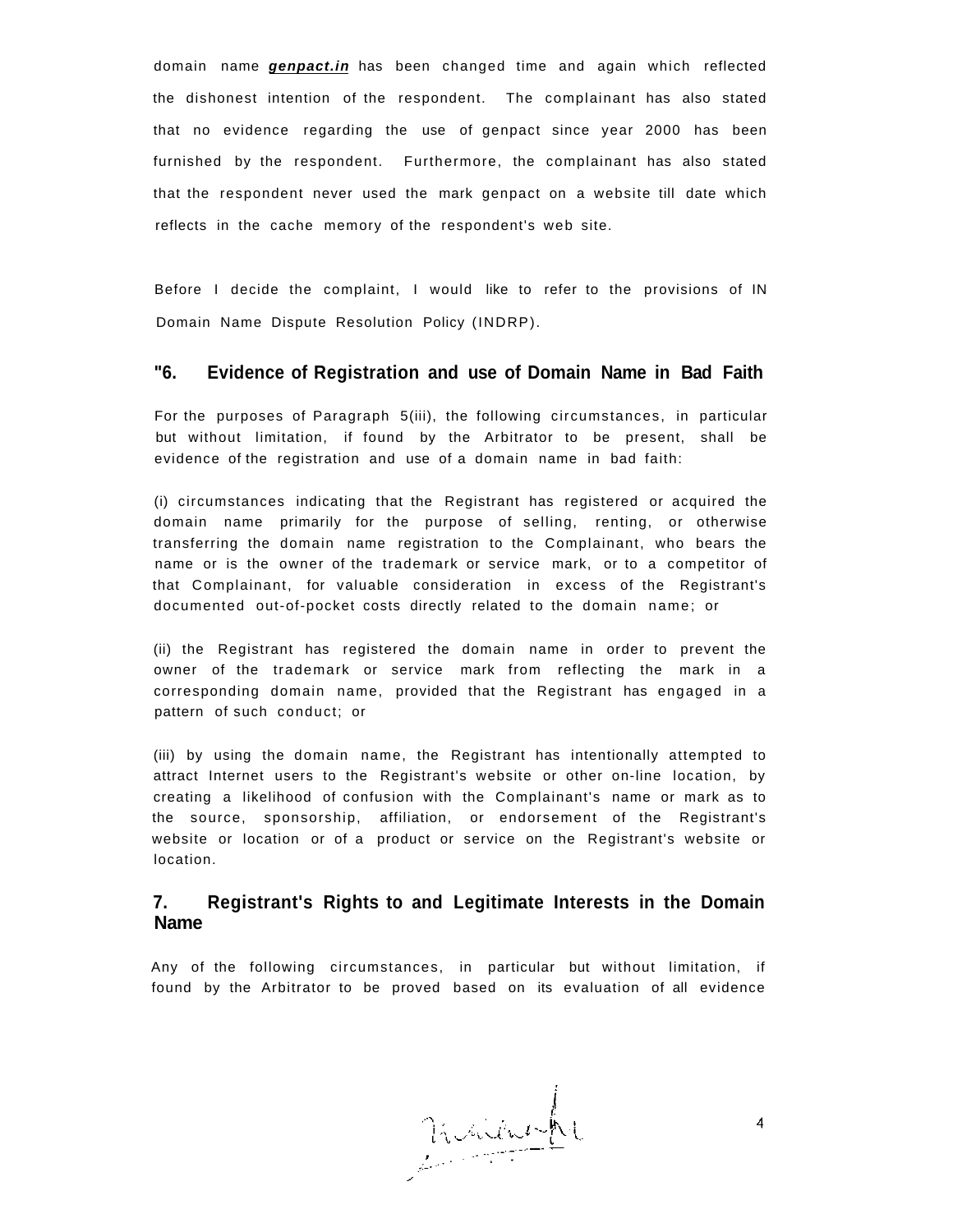presented, shall demonstrate the Registrant's rights to or legitimate interests in the domain name for the purposes of Paragraph  $5$  (ii) :

(i) before any notice to the Registrant of the dispute, the Registrant's use of, or demonstrable preparations to use, the domain name or a name corresponding to the domain name in connection with a bona fide offering of goods or services;

(ii) the Registrant (as an individual, business, or other organization) has been commonly known by the domain name, even if the Registrant has acquired no trademark or service mark rights; or

(iii) the Registrant is making a legitimate non-commercial or fair use of the domain name, without intent for commercial gain to misleadingly divert consumers or to tarnish the trademark or service mark at issue.

#### **10. Remedies**

The remedies available to a Complainant pursuant to any proceeding before an Arbitrator shall be limited to requiring the cancellation of the Registrant's domain name or the transfer of the Registrant's domain name registration to the Complainant. Costs as may be deemed fit may also be awarded by the Arbitrator."

The complainant has referred to a case decided by WIPO Arbitration and Mediation Center in the case of Telstra Corporation Limited v. Nuclear Marshmallows (Case No. D2000-0003) on February 18, 2000. The facts in the said case was that the Complainant, a largest company listed on the Australian stock exchange and the largest provider of telecommunications and information services in Australia,, was the registrant of the following domain names containing the word <TELSTRA alongwith [telstra.com,](http://telstra.com) telstra.net, [telstra.com.au,](http://telstra.com.au) [telstra-inc.com,](http://telstra-inc.com) [telstrainc.com. T](http://telstrainc.com)he Complainant's main activities, each of which is carried out under or by reference to the <TELSTRA> mark, are the provision of a fixed telephony network to residences and businesses across Australia; the provision of local, long distance domestic and international telephone call services to over 7 million residential and business customers in Australia; the provision of 78,000 public payphones in Australia; the operation of mobile telecommunications services

Pinienth

5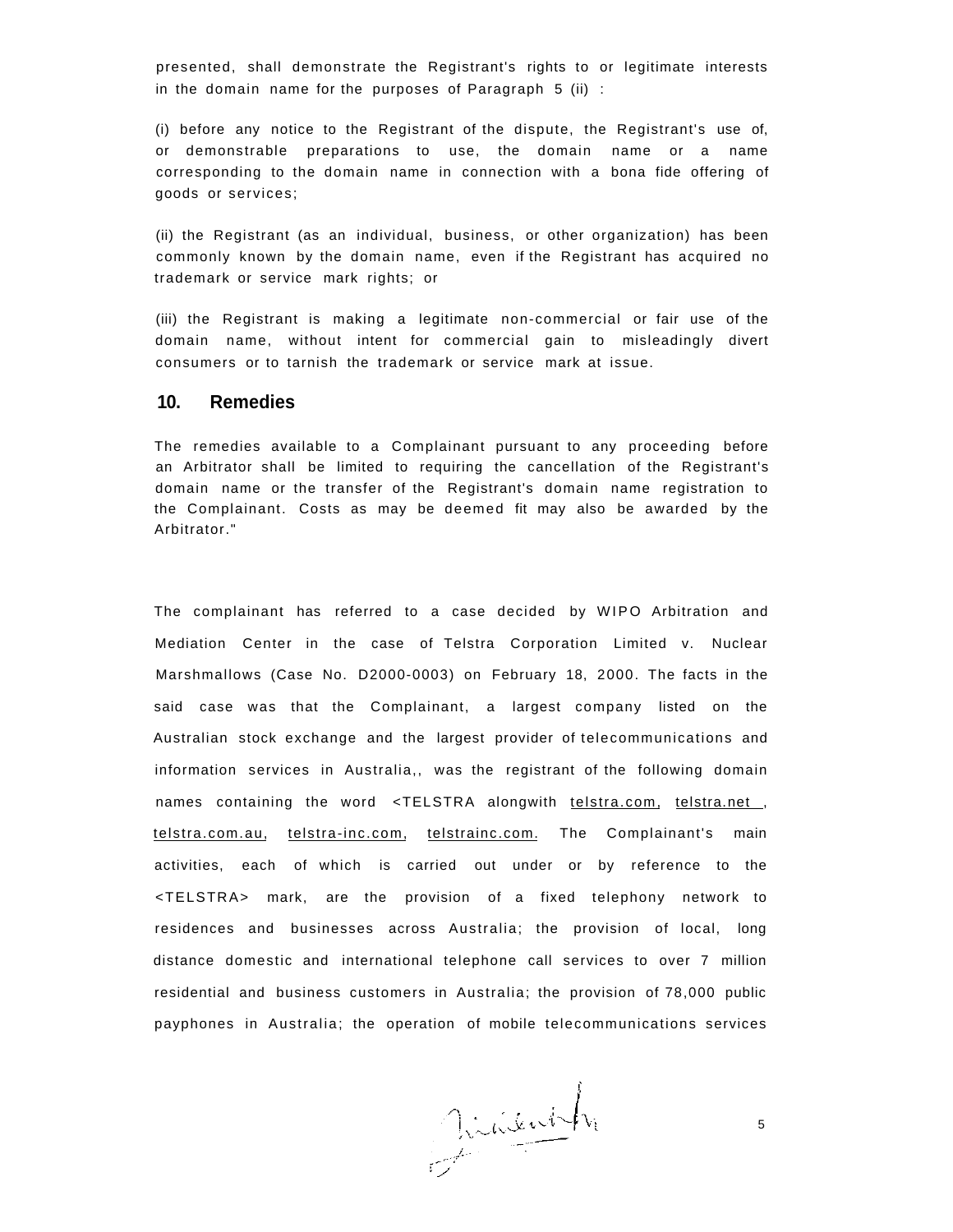to 3.4 million customers; the provision of a range of data, Internet and on line services (including the largest Internet Service Provider in Australia); the provision of wholesale services to other telecommunications carriers and service providers; the provision of directory information and connection services to over 520 million calls per annum; the publication and distribution of white pages and yellow pages directories in hard-copy, CD-ROM and online formats; and the operation of over 80 retail outlets throughout Australia.

Respondent was the registrant of the domain name <telstra.org>, the Registrar of which is Network Solutions, Inc. It was found that the domain name did not resolve to a web site or other on-line presence.

The Administrative Panel found that this part of the domain name was identical to the numerous trademark registrations of the word <TELSTRA> held by the Complainant. In addition, the Administrative Panel fouid that the whole of the domain name was confusingly similar to those trademark registrations made by the complainant and therefore the Respondent had no rights or legitimate interests in the domain name. The relevant portion of the decision is quoted hereinbelow:

"7.10 This understanding of paragraph 4(a)(iii) is supported by the actual provisions of the Uniform Policy. Paragraph 4(b) of the Uniform Policy identifies, without limitation, circumstances that "shall be evidence of the registration and use of a domain name in bad faith", for the purposes of paragraph 4(a)(iii). Only one of these circumstances (paragraph 4(b)(iv)), by necessity, involves a positive action post-registration undertaken in relation to the domain name (using the name to attract custom to a web site or other on-line location). The other three circumstances contemplate either a positive action or inaction in relation to the domain name. That is to say, the circumstances identified in paragraphs 4(b)(1), (ii) and (iii) can be found in a situation involving a passive holding of the domain name registration. Of course, these three paragraphs require additional facts (an intention to sell, rent or transfer the registration, for paragraph  $4(b)(i)$ ; a pattern of conduct preventing a trade mark owner's use of the registration, for paragraph 4(b)(ii); the primary purpose of disrupting the business of a competitor, for paragraph 4(b)(iii)). Nevertheless, the point is that paragraph 4(b) recognises that inaction (eg. passive holding) in relation to a domain name registration

Juneich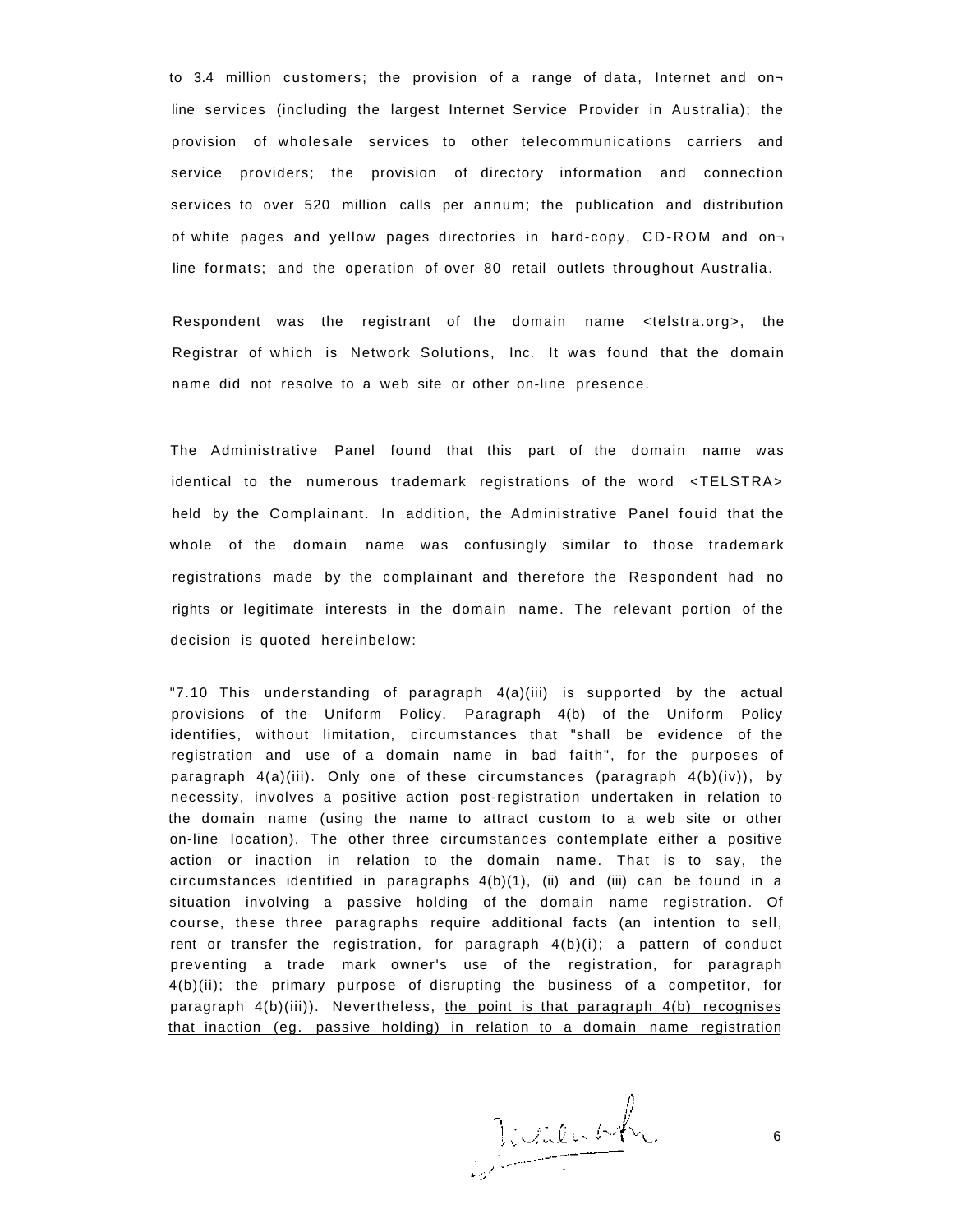can, in certain circumstances, constitute a domain name being used in bad faith, Furthermore, it must be recalled that the circumstances identified in paragraph 4(b) are "without limitation" - that is, paragraph 4(b) expressly recognises that other circumstances can be evidence that a domain name was registered and is being used in bad faith. (Emphasis supplied)

On the analysis on the document and record submitted by both parties it is seen that although respondent claims that it had registered the trademark prior to complainant in December 2005, after coining the said ma'k Genpact by combining words "Generator" and "Compact". This is much later to the complainant registering its mark GENPACT globally after March 2005 in various countries, which is supported by the fact that the complainant has listed the various registration of its mark in countries where it carries out its operation. In some cases the registration has been carried out in Jun 2005 and in some cases they are still pending. However, in India the registration of the said mark Genpact by the complainant is still pending since 18.08.2005, which again is in much prior to the registration of the domain name **gen pact in** on 12.12.2005 by the respondent.

The respondent in support has not given much evidence in support of its claim that it is a user since 2000. He has only provided copies of invoices starting from 2006 where again only word Genpact trademark reflects in the lower half of the column description alongwith another mark as icon in certain cases. No other proof regarding the use of the trademark genpact or any brochure relating the mark with its products has been placed. Eventhough the mark has been registered as on 17.01.2006 with the declaration that he is a user since the year 2000, but it is unbelievable that a mark that was been used by the respondent had no connection with or identifiable with the goods which purpose it was registered for.

The Complainant has proprietary right over the said name and the same cannot be taken away if some one registers it earlier under a policy. The Law

Riceurh

7